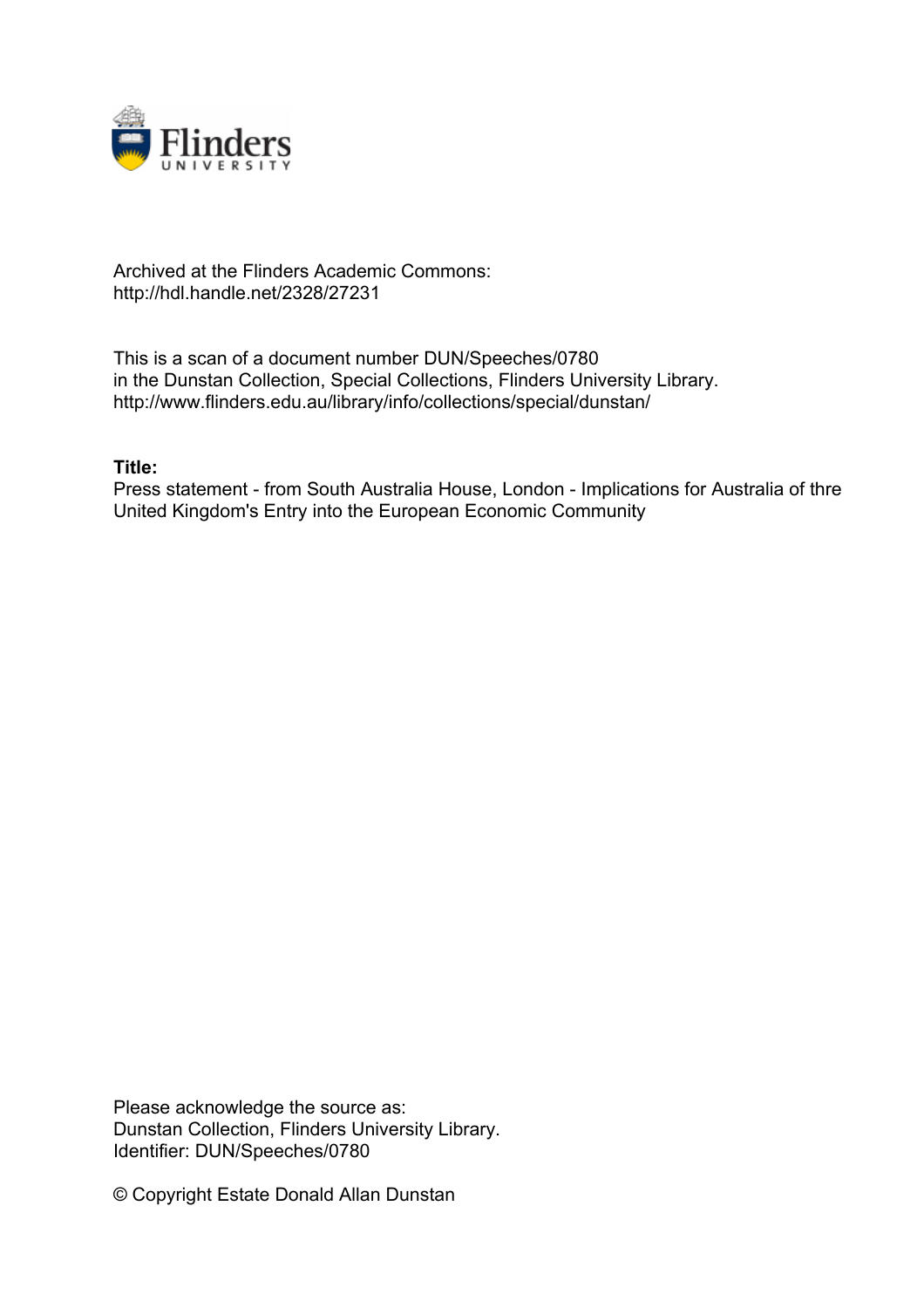$760$   $63$ 

## PRESS STATEMENT BY THE HON. D.A. DUNSTAN, PREMIER OF SOUTH AUSTRALIA

Issued: South Australia House, London. 28th May, 1971. Subject: Implications for Australia of the United Kingdom's. . Entry into the European Economic Community.  $\blacksquare$ 

The Premier.of South Australia (Mr. Dunstan), today bitterly attacked the terms on which the British Government is negotiating its proposed entry into the Common Market. He said they will have a potentially disastrous effect on every sector of Australia's rural industry not so far depressed.

Mr. Dunstan has been in London this week holding discussions with the new Agent General for South Australia (Mr. R.C. Taylor), concerning his State's development programme and its future trade prospects if Britain joins the six.

He said that he was "appalled at the indifference being shown in Whitehall towards Australian farmers, wine growers and irrigationsettlers. They are a price Mr. Heath is apparently prepared to pay to appease the inordinate demands of European agriculture".

"In negotiations for Britain's entry, a great deal of hand-wringing and concern has been shown for the plight of New Zealand, and it has been accepted that some special conditions will need to apply for them."

"It is clear that there is little, if any, realisation of the great harm that will be done to Australia if Britain accepts the present proposals."

"No special conditions are being sought by Britain to cover the potential dislocation in Australia."

"Not only will we lose any preference that we have, but we are not to be allowed to compete on equal terms with farmers in the.Six and their associate countries."

Mr. Dunstan said that Australia already has a rural depression of grave proportions through the difficulties with wheat sales and the fall in the market for wool.

He said Australia was really faced with the likely loss of some 10% of people in rural employment, and the EEC dould mean an additional 15% out of rural work.

"South Australia has a very considerable investment in irrigation areas in the production of canned and dried fruits and citrus."

"The tariff against us in the proposals would mean an increase of 15 new pence in the price of every can of our fruit on the London market."

"Dried fruit sales will become virtually impossible, since Greece 'and Turkey as associate members of the EEC have a quota of free entry and are expanding their plantings."

"Citrus also will face frightening difficulties and so will apples and pears."

"Our dairy products will be virtually excluded, and we are so far unable to obtain any adequate information as to what the future is of meat sales."

"While it is true that Australia's general economic position is happier than that of New Zealand, this is largely because of our mineral exports."

"The plight of rural industries in.Australia is just as difficult at present and in prospect, as for those similar industries in N.Z.."

"The fact is that the industries and installations which have been built up over many years to supply the English market from Australia only exist because of the requirements of that market."

Dunstan Collection, Special Collections, Flinders University Library.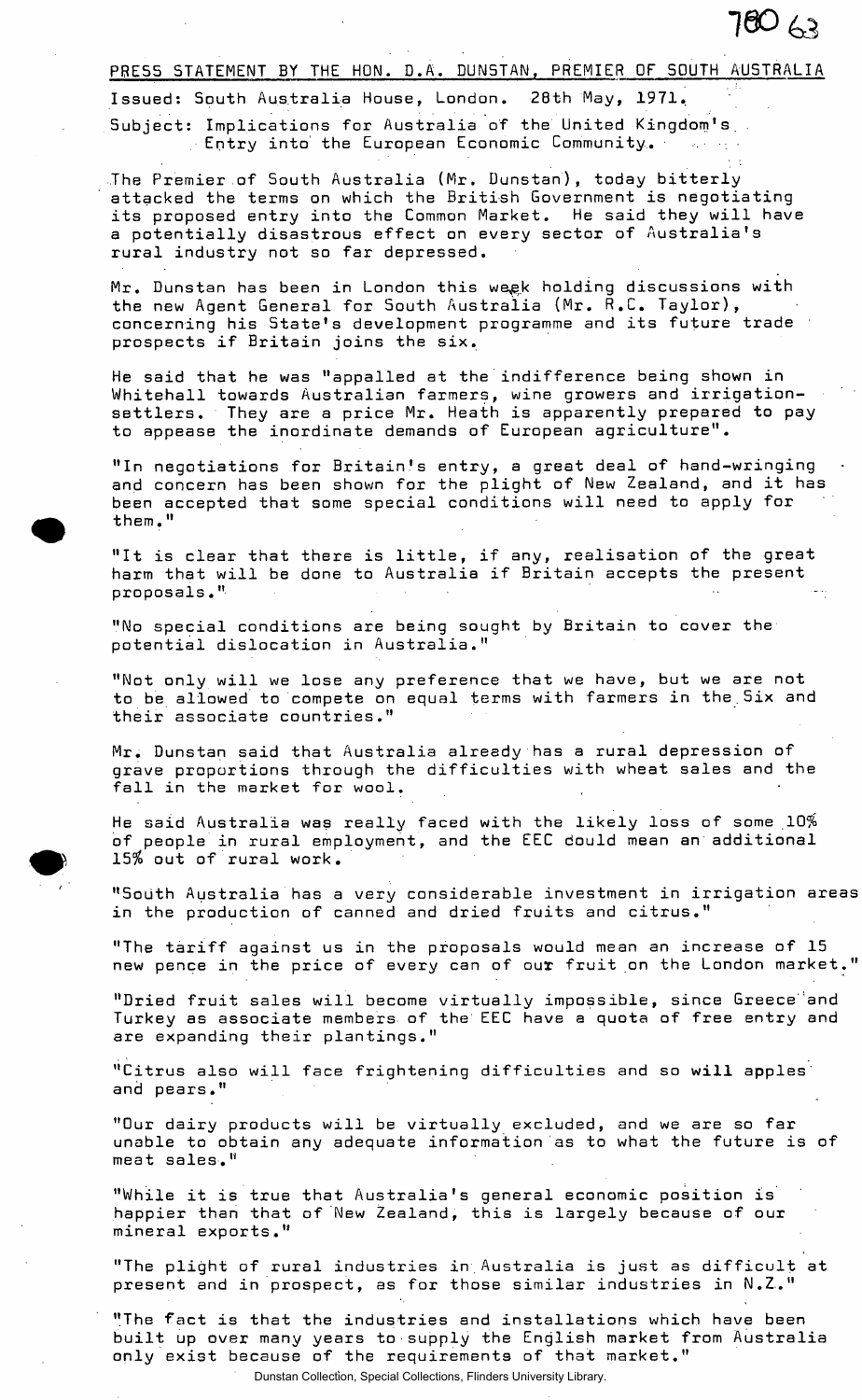$\label{eq:2.1} \frac{1}{2} \sum_{\alpha \in \mathcal{A}} \frac{1}{\alpha} \sum_{\alpha \in \mathcal{A}} \frac{1}{\alpha} \sum_{\alpha \in \mathcal{A}} \frac{1}{\alpha} \sum_{\alpha \in \mathcal{A}} \frac{1}{\alpha} \sum_{\alpha \in \mathcal{A}} \frac{1}{\alpha} \sum_{\alpha \in \mathcal{A}} \frac{1}{\alpha} \sum_{\alpha \in \mathcal{A}} \frac{1}{\alpha} \sum_{\alpha \in \mathcal{A}} \frac{1}{\alpha} \sum_{\alpha \in \mathcal{A}} \frac{1}{\alpha} \sum_{\alpha \in \mathcal{A}} \frac$  $\mathcal{L}^{\pm}$ "It will be a very sad commentary on the things that have been . said in the past about maintaining the Commonwealth as a community,<br>if Britain decides to accept conditions which will spell ruin to the<br>Australian farmers and investors whom it has previously encouraged to establish to provide England's needs in both peace and war."

 $\mathcal{L}^{\text{max}}$  and  $\mathcal{L}^{\text{max}}$ 

Arab La<del>hing</del> and Company of

 $\mathcal{A}=\mathcal{A}$  $\mathcal{A}^{\text{eff}}_{\text{eff}}$  $\mathcal{L}_{\text{max}}$  $\mathbb{R}^2$ 

Dunstan Collection, Special Collections, Flinders University Library.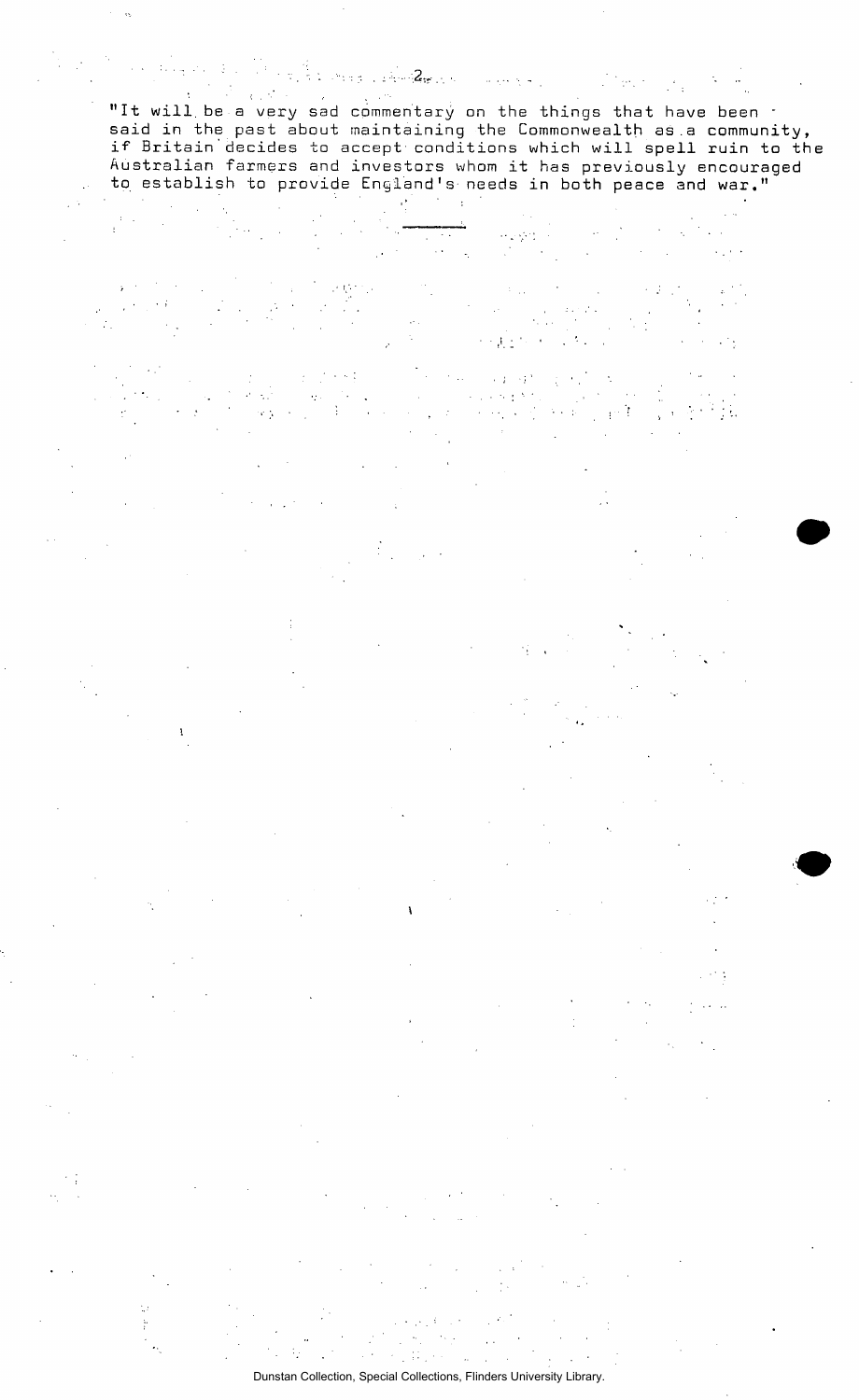PRESS STATEMENT BY THE HON. D.A. DUNSTAN, PREMIER OF SOUTH AUSTRALIA

Issued: South Australia House, London. 28th May, 1971.. Subject: Implications for Australia of the United Kingdom's Entry into the European Economic Community.

The Premier of South Australia (Mr. Dunstan), today bitterly, attacked the terms on which the British Government is negotiating its proposed entry into the Common Market. He said they will'have a potentially disastrous effect on every sector of Australia's rural industry not so far depressed.

Mr. Dunstan has been in London this week holding discussions with the new Agent General for South Australia (Mr. R.C. Taylor), concerning his State's development programme and its future trade prospects if Britain joins the six.

He said that he was "appalled at the indifference being shown in> Whitehall towards Australian farmers, wine growers and irrigationsettlers. They are a price Mr. Heath is apparently prepared to pay to appease the inordinate demands of European agriculture".

"In negotiations for Britain's entry, a great deal of hand-wringing and concern has been shown for the plight of New Zealand, and it has been accepted that some special conditions will need to apply for them."

"It is clear that there is little, if any, realisation of the great harm that will be done to Australia if Britain accepts the present proposals."

"No special conditions are being sought by Britain to cover the potential dislocation in Australia."

"Not only will we lose any preference that we have, but we are not to be allowed to compete on equal terms with farmers in the Six and their associate countries."

Mr. Dunstan said that Australia already has a rural depression of grave proportions through the difficulties with wheat sales and the fall in the market for wool.

He said Australia was really faced with the likely loss of some 10% of people in rural employment, and the EEC dould mean an additional 15\$ out of rural work.

"South Australia has a very considerable investment in irrigation areas in the production of canned and dried fruits and citrus."

"The tariff against us in the proposals would mean an increase of 15 new pence in the price of every can of oux fruit on the London market."

"Dried fruit sales will become virtually impossible, since Greece and Turkey as associate members of the EEC have a quota of free entry and are expanding their plantings."

"Citrus also will face frightening difficulties and so will apples and pears."

"Our dairy products will be virtually excluded, and we are so far unable to obtain any adequate information as to what the future is of meat sales."

"While it is true that Australia's general economic position is happier than that of New Zealand, this is largely because of our mineral exports."

"The plight of rural industries in Australia is just as difficult at present and in prospect, as for those similar industries in N.Z."

"The fact is that the industries and installations which have been built up over many years to supply the English market from Australia only exist because of the requirements of that market."

Dunstan Collection, Special Collections, Flinders University Library.

 $63$